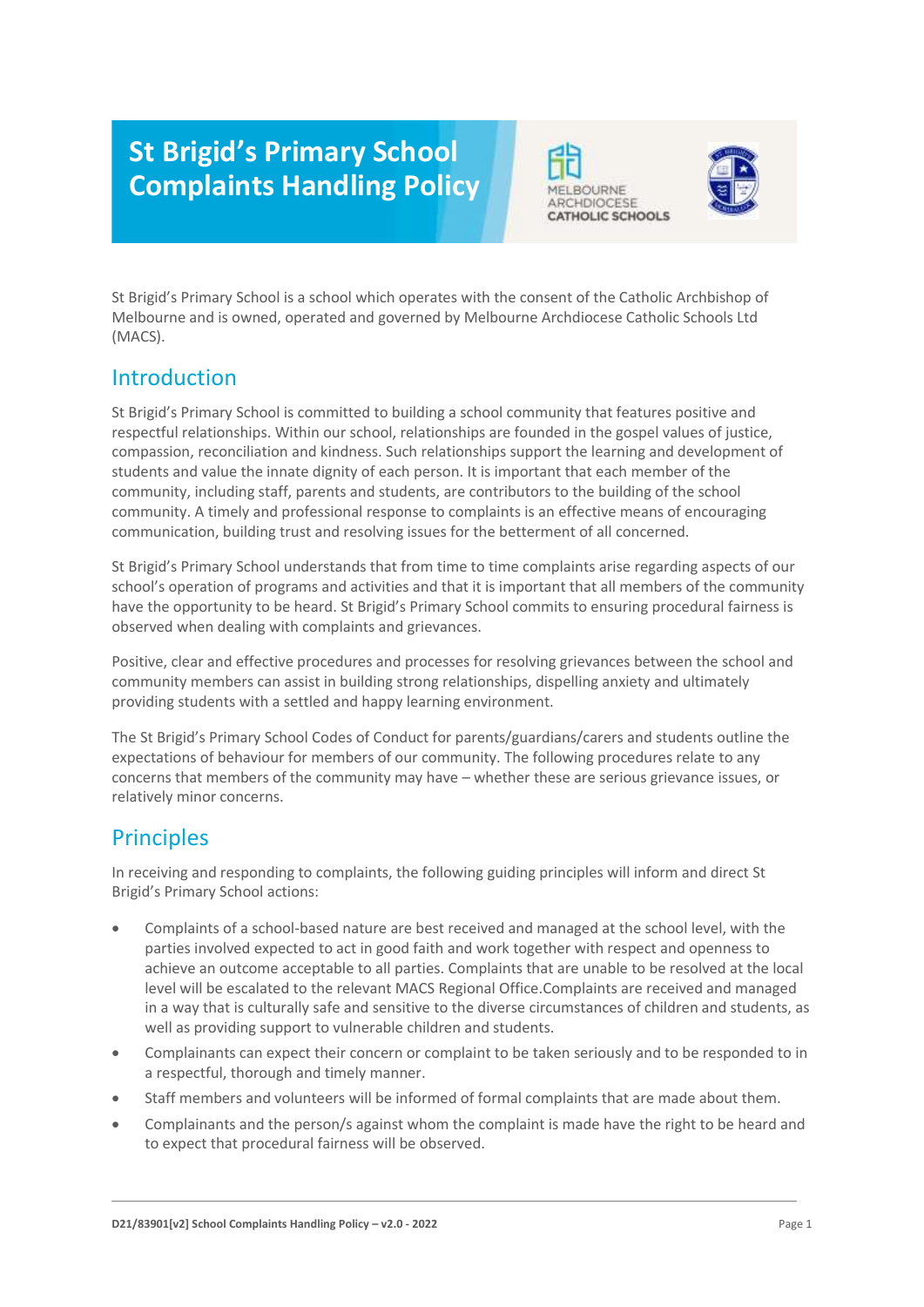- Confidentiality, protection of privacy, respect, access, dignity and impartiality will form the basis of the complaints resolution process.
- The complaints resolution process will seek to achieve the restoration of good and respectful relationships.
- The best interests of the school community together with the interests of the individual will be taken into account.
- Recordkeeping, reporting, privacy and employment law obligations will be complied with when receiving and handling complaints.

### **Definition**

#### **Complaint**

A complaint is an expression of dissatisfaction with an action taken, decision made, service provided or handling of an issue at a MACS school.

### Providing Feedback to St Brigid's Primary School

St Brigid's Primary School has procedures and processes in place by which parents/guardians/carers and the broader school community can confidently raise concerns in the knowledge that they will be listened to and their concerns will be professionally managed in a timely, confidential and appropriate manner.

Relationships with the school community are important to us. We take complaints raised by parents/guardians/carers and the broader school community seriously. There are many avenues to provide feedback to school staff. These include:

- annual formal parent/guardian/carer survey
- formally scheduled parent/guardian/carer feedback forums
- meetings with the principal or other staff members to express concerns
- fortnightly communication with teachers and parents to raise any concerns

### Who to Contact to Make a Complaint

The nature of the complaint will determine who is the most appropriate person or body to manage the concerns raised. Complaints should be directed to the St Brigid's Primary School principal in the first instance.

For complaints of a serious nature involving school staff, the following additional information is provided.

#### **Misconduct or serious misconduct**

All complaints of alleged misconduct or serious misconduct by a teacher, staff member or volunteers should be reported to the principal of St Brigid's Primary School.

Complaints about teachers can also be reported to the Victorian Institute of Teaching (VIT) – the regulator in relation to the registration and investigation of serious misconduct (including conduct which is of a physical or emotional nature) of all teachers in the state of Victoria. If unsure whether the complaint constitutes serious misconduct by a teacher, contact the VIT on 1300 888 067 or [vit@vit.vic.edu.au.](mailto:vit@vit.vic.edu.au)

In some cases, certain actions which involve physical or emotional misconduct, such as unlawful assault or threats to the person, may constitute a criminal offence. These types of offences should be reported to and investigated by the police. Initial consultation with the principal of St Brigid's Primary School may help to determine the appropriate course of action in these circumstances.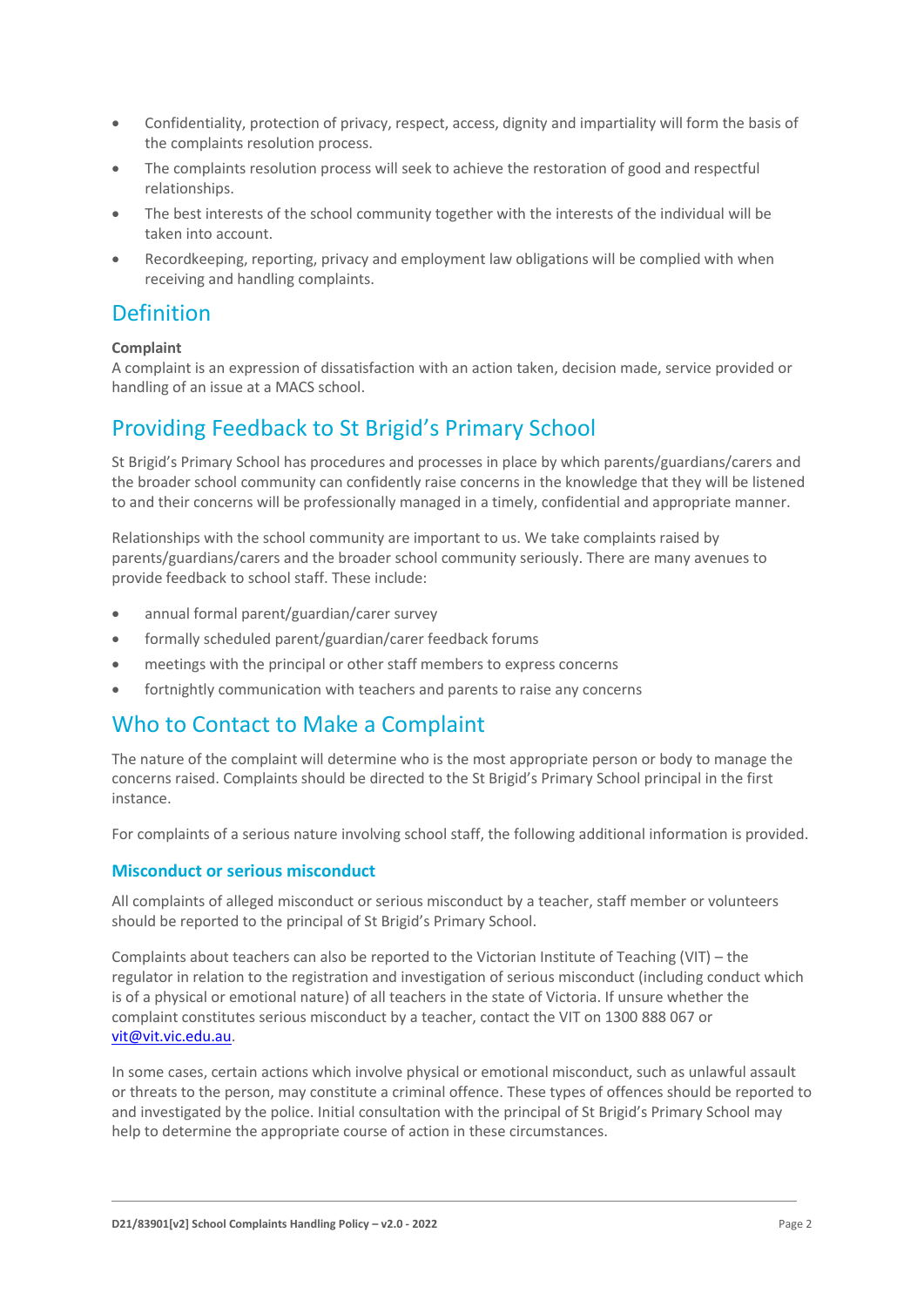#### **Child abuse (including sexual offences)**

Child abuse includes any instances of physical or sexual abuse (including grooming), emotional or psychological harm, serious or significant neglect and family violence involving a child.

Complaints of alleged child abuse (including sexual offences) of children or school students should be reported to the principal of St Brigid's Primary School.

There are legal obligations on all adults to report child abuse to police once a reasonable belief is formed that a sexual offence may have been committed against a child.

Failure to disclose a sexual offence against a child is a criminal offence under section 327 of the *Crimes Act 1958* (Vic.) (Crimes Act) and applies to all adults (18 years of age and over) in Victoria.

Communication with children under 16 years of age by teachers, staff or any other person to prepare or groom a child for future sexual activity is a criminal offence under section 49M(1) of the Crimes Act and must be reported to the police. The offence of grooming applies to any person aged 18 years or over and does not apply to communication between people who are both under 18 years of age.

#### **Complaints against the principal of St Brigid's Primary School**

In the case of a complaint involving the principal of St Brigid's Primary School, the appropriate MACS Regional General Manager should be informed immediately.

MACS Regional Offices are located in the north, south, east and west of metropolitan Melbourne. Contact details are listed at the end of this policy.

#### **Complaints against the clergy or other persons involved in religious ministry**

If the complaint relates to the clergy or other persons involved in religious ministry with St Brigid's Primary School, the complainant should contact and seek advice from the Professional Standards unit of the Vicar General's Office in the Archdiocese of Melbourne, 383 Albert Street, East Melbourne. Visit [www.melbournecatholic.org](http://www.melbournecatholic.org/) or contact 03 9926 5677. If the person is a member of a religious order, the complainant should also contact the provincial head or professional standards office of that congregation or religious order.

#### **Anonymous complaints**

St Brigid's Primary School endeavours to address and respond to all complaints. In some situations, we may not be able to fully address complaints that are made anonymously or without sufficient detail being provided to enable an inquiry or resolution of the matter. To ensure procedural fairness, respondents have a right to know the particulars of the allegations being made against them and be given an opportunity to respond to them. Where possible, complainants are encouraged to give their names and to be reassured that we will deal with complaints professionally and in accordance with procedural fairness and confidentiality. If the complainant wishes to remain anonymous, it is at the principal's discretion what, if any, action will be taken. Anonymous complaints will be recorded in the same manner that all other complaints are recorded.

#### **Complaints in relation to Information Sharing Schemes**

St Brigid's Primary School is a prescribed Information Sharing Entity (ISE) that may share information under the Child Information Sharing Scheme (CISS) and the Family Violence Information Sharing Scheme (FVISS).

The school, as an ISE, may receive complaints from individuals in relation to its conduct as an ISE under the CISS or FVISS. It may also receive a complaint from another ISE.

The following information is recorded where a complaint is received under the CISS or FVISS: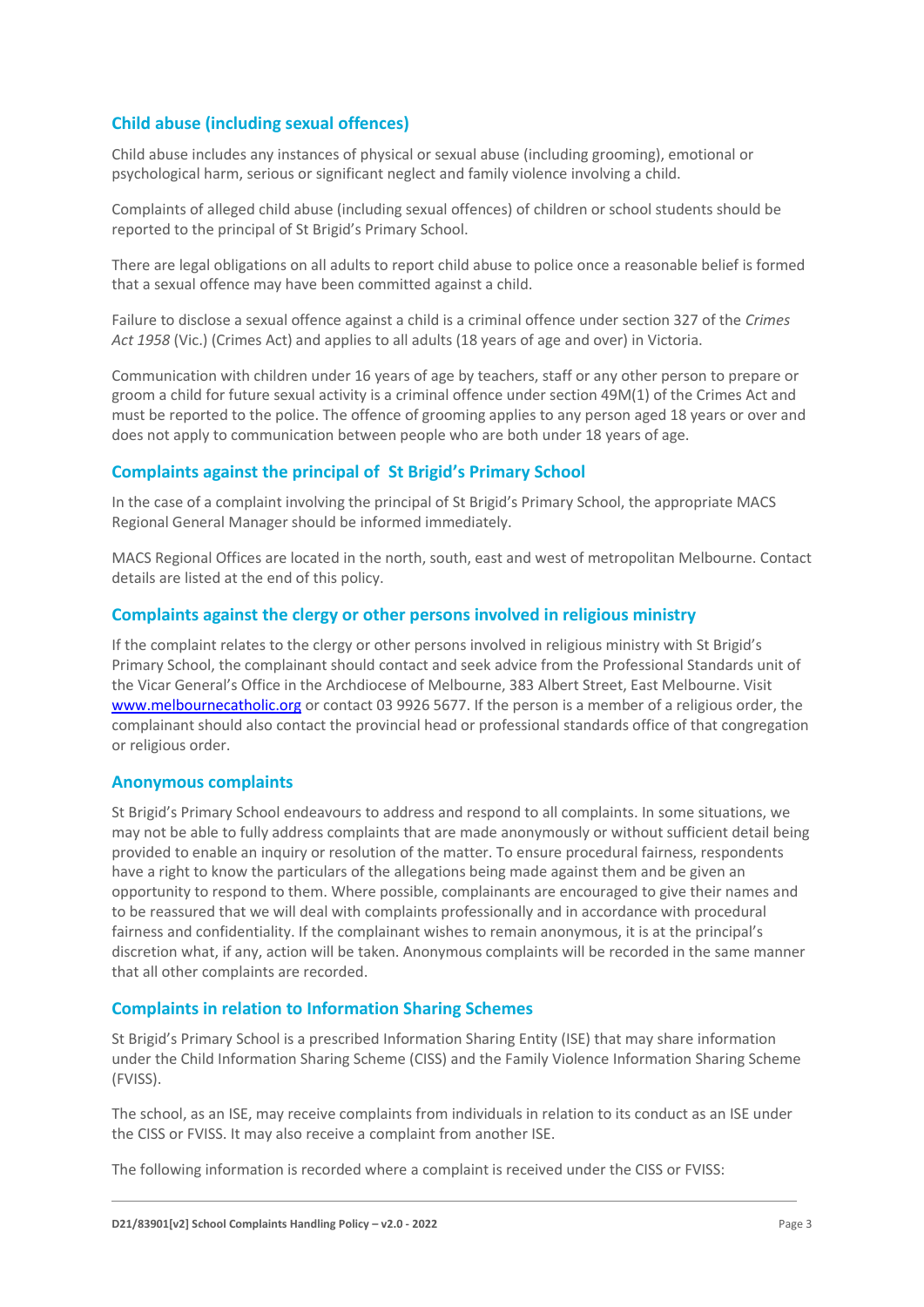- the date the complaint was made and received
- the nature of the complaint
- the action taken to resolve the complaint
- the action taken to lessen or prevent the issue from recurring
- the time taken to resolve the complaint
- further action taken if the complaint was not resolved.

#### **Complaints relating to reportable conduct**

Legal obligations are imposed on the MACS Head of Entity to report to the Commission for Child and Young People (CCYP), and investigate allegations of reportable conduct, where those allegations are based on a person's reasonable belief that reportable conduct or misconduct involving reportable conduct has occurred. Reportable conduct includes the following:

- sexual offences against, with or in the presence of a child
- sexual misconduct against, with or in the presence of a child
- physical violence against, with or in the presence of a child
- behaviour that causes significant psychological or emotional harm
- significant neglect.

Complaints relating to a reportable conduct allegation which meets the requisite threshold and which involves a MACS employee (which amongst others, can include a teacher, principal, volunteer or contractor) must be reported.

Complaints of reportable conduct in relation to an employee (other than a principal) at a MACS primary school or MACS secondary college should be reported to the principal of the school. Complaints of reportable conduct involving a principal at a MACS primary school or MACS secondary college should be reported to the MACS Regional General Manager.

Further information can be found in the [School's Reportable Conduct Policy](https://drive.google.com/file/d/1pctTT9m0Zdv_uS4v0LAJiMmQoYFJqpo1/view?usp=sharing).

# Procedures for Complaints about Issues at St Brigid's Primary School

St Brigid's Primary School has developed and maintains a fair, effective and efficient complaints-handling procedure so that complaints about events or decisions at St Brigid's Primary School can be addressed. The following steps can guide the procedure in making a complaint about issues arising at St Brigid's Primary School.

#### **Clarify the issue**

- Be clear about the topic or issue to be discussed.
- Be mindful of the need to ascertain all the facts relating to the circumstances of the topic or issue.
- Think about what would be an acceptable outcome.
- Check and observe the St Brigid's Primary School complaints handling policy.

#### **Making the complaint**

- Write an appropriate note or email to the relevant person (e.g. classroom teacher) outlining your concerns.
- Make an appointment to speak via phone or in person with the relevant person/s.
- Consider speaking with the St Brigid's Primary School student wellbeing leader, if appropriate.
- Arrange meeting times or phone calls through the St Brigid's Primary School office.
- Ensure the relevant person/s is given a reasonable amount of time to take the steps required to resolve or address the concerns.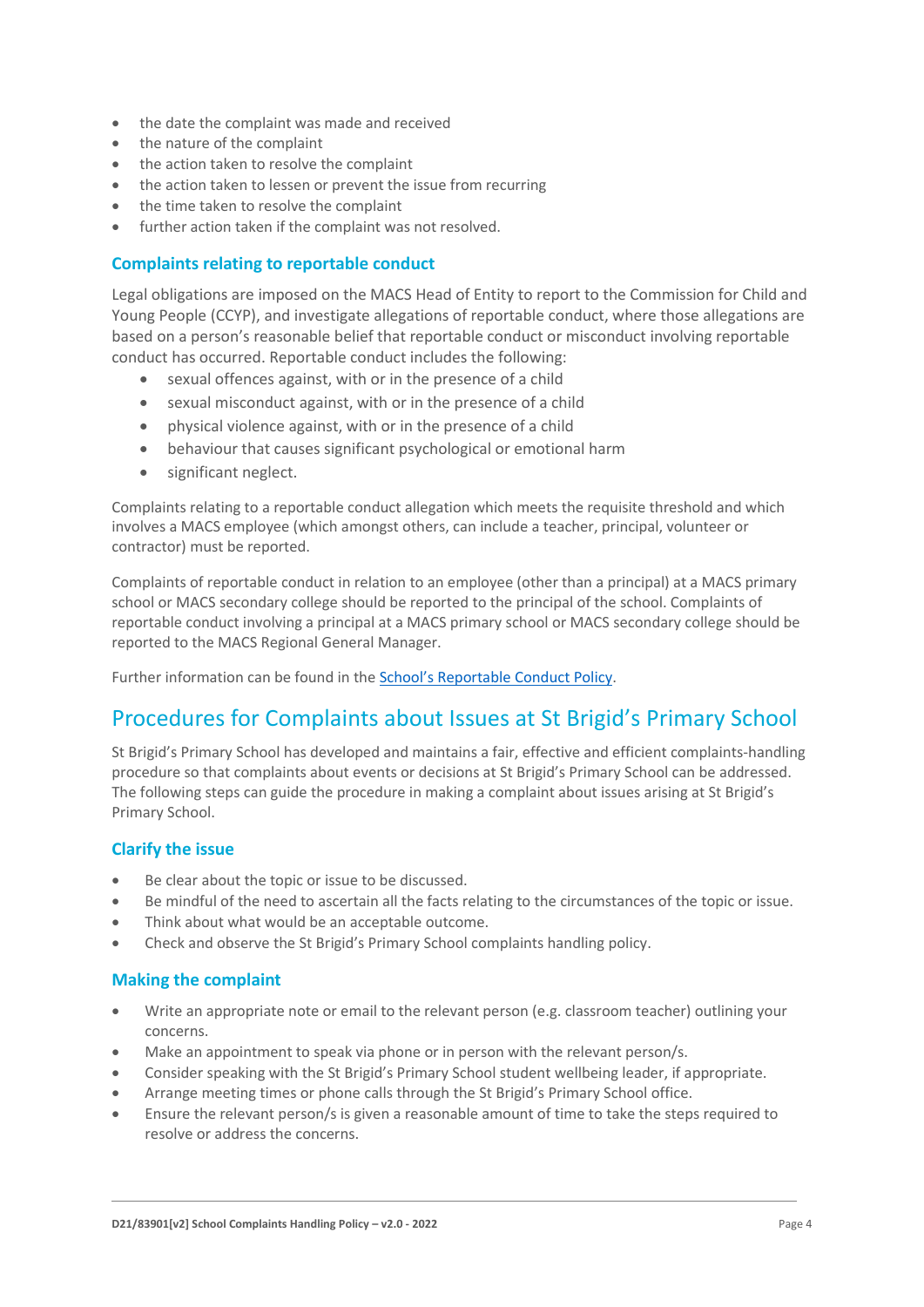#### **Contact the principal or deputy principal**

- If the issue remains unresolved after discussion with the relevant person/s at the school, request an appointment, through the St Brigid's Primary School office, to discuss the concern with the principal or deputy principal.
- The principal may be represented by another senior staff member. If the relevant staff member is going to be present at the meeting, the meeting time is more likely to occur outside classroom hours.

### Expectations of and Information for Parents/Guardians/Carers

In making a complaint, St Brigid's Primary School requests and expects that the complainant will:

- raise the concern or complaint as soon as possible after the issue has arisen
- communicate and respond in ways that are constructive, fair and respectful
- provide complete and factual information about the concern or complaint
- observe confidentiality and a respect for sensitive issues
- act in good faith to achieve an outcome acceptable to all parties
- have realistic and reasonable expectations about possible outcomes/remedies.

If your concern/complaint relates to your treatment or your child's treatment by another student, students or family member while at St Brigid's Primary School, we expect that you will refer your complaint directly to the school, via your child's class teacher, deputy principal or principal. Under no circumstances should you approach another student in the care of the school to discuss the issue or chastise them. Direct contact with parents to resolve the matter is also discouraged if the complaint pertains to issues or incidents that have arisen at the school.

Parents/guardians/carers making complaints are to be respectful, confidential and courteous. Parents/guardians/carers who are unreasonable, threatening or discourteous can expect their discussions with the principal to be terminated until such time as an alternative discussion time is arranged by the school.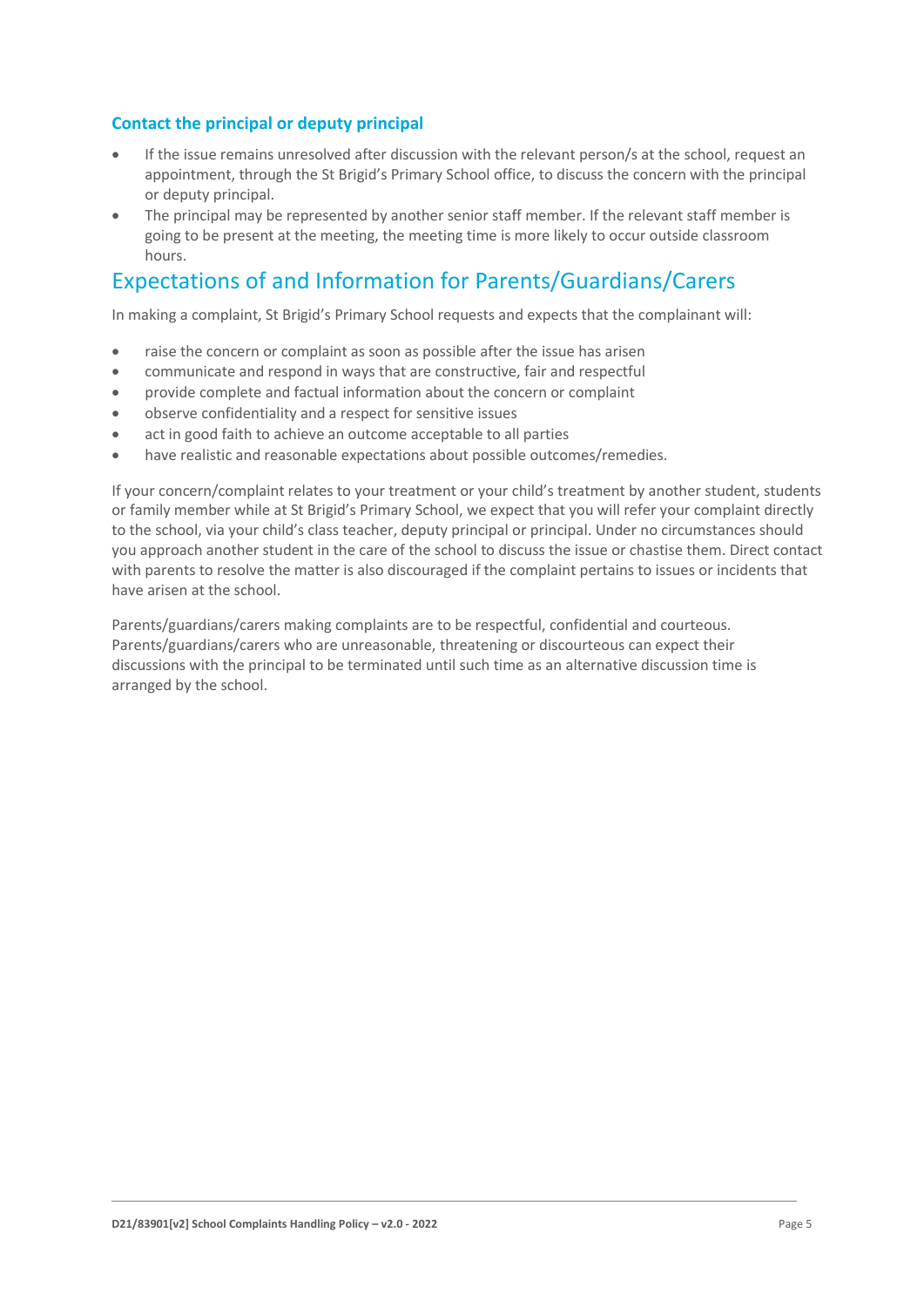# Process for Dealing with Complaints

The school will record the details of all complaints including the name and contact details of the persons making the complaint. The school will then refer the complaint to the most appropriate person to undertake an inquiry. There will be many occasions that this will be someone other than the principal. The staff member conducting the inquiry may conduct a preliminary inquiry or communicate with the parent to discuss the matter further.

If the scope of the inquiry is beyond the capacity or jurisdiction of the school, the matter will be referred to the MACS Regional General Manager and the parent/guardian/carer will be informed of the referral.

Parents/guardians/carers discussing complaints with the principal may be accompanied by a support person. The support person can be a family member, a friend or a professional with knowledge of the student. Any person acting in a professional capacity on behalf of the parents/guardians/carers must provide their occupational details and full name prior to the meeting being held. It is at the principal's discretion if an external professional is a participating member of any school meeting. The support person may encourage and facilitate sharing of parent/guardian/carer knowledge, perception and issues. The support person should support a positive working relationship between all parties. The support person does not speak on behalf of parents/guardians/carers when discussing complaints with the principal.

Any inquiry conducted by the school will be done so in a timely, efficient and confidential manner, ensuring the fair principles on natural justice are applied for all. Parents/guardians/carers will be provided with an anticipated timeframe for a resolution. The staff member conducting the inquiry will record the details of the inquiry.

Privacy laws may prohibit information being provided to the complainant of any specific action that has been taken in relation to individuals about whom the complaint has been raised.

The school will ensure that all records are maintained in accordance with its obligations under the [Public](https://prov.vic.gov.au/recordkeeping-government/standards-framework)  [Record Office Victoria Recordkeeping Standards.](https://prov.vic.gov.au/recordkeeping-government/standards-framework)

### Outcomes of Complaints

Outcomes of complaints and grievances can include the following:

- an apology either verbal or written
- mediation with an internal or external mediator
- an official warning
- disciplinary action
- a behavioural contract (in the case of a student)
- pastoral or spiritual care
- an understanding that the behaviour will not be repeated
- a change in policy or procedure.

### Complaint Escalation

If the matter cannot be resolved at the school level, or if the complaint is about the principal of St Brigid's Primary School, complainants may contact the relevant MACS Regional Office. Alternatively, parents/guardians/carers may lodge a complaint online at [www.macs.vic.edu.au/Contact-](http://www.macs.vic.edu.au/Contact-Us/Complaints.aspx)[Us/Complaints.aspx.](http://www.macs.vic.edu.au/Contact-Us/Complaints.aspx)

When a complaint is serious or the complaint is not resolved after the involvement of the MACS Regional General Manager, it may be referred to the MACS Executive Director for review.

If the complaint is unable to be resolved to the satisfaction of the complainant, but the matter is however finalised, the complainant has the right to seek alternative independent or other advice, or contact other